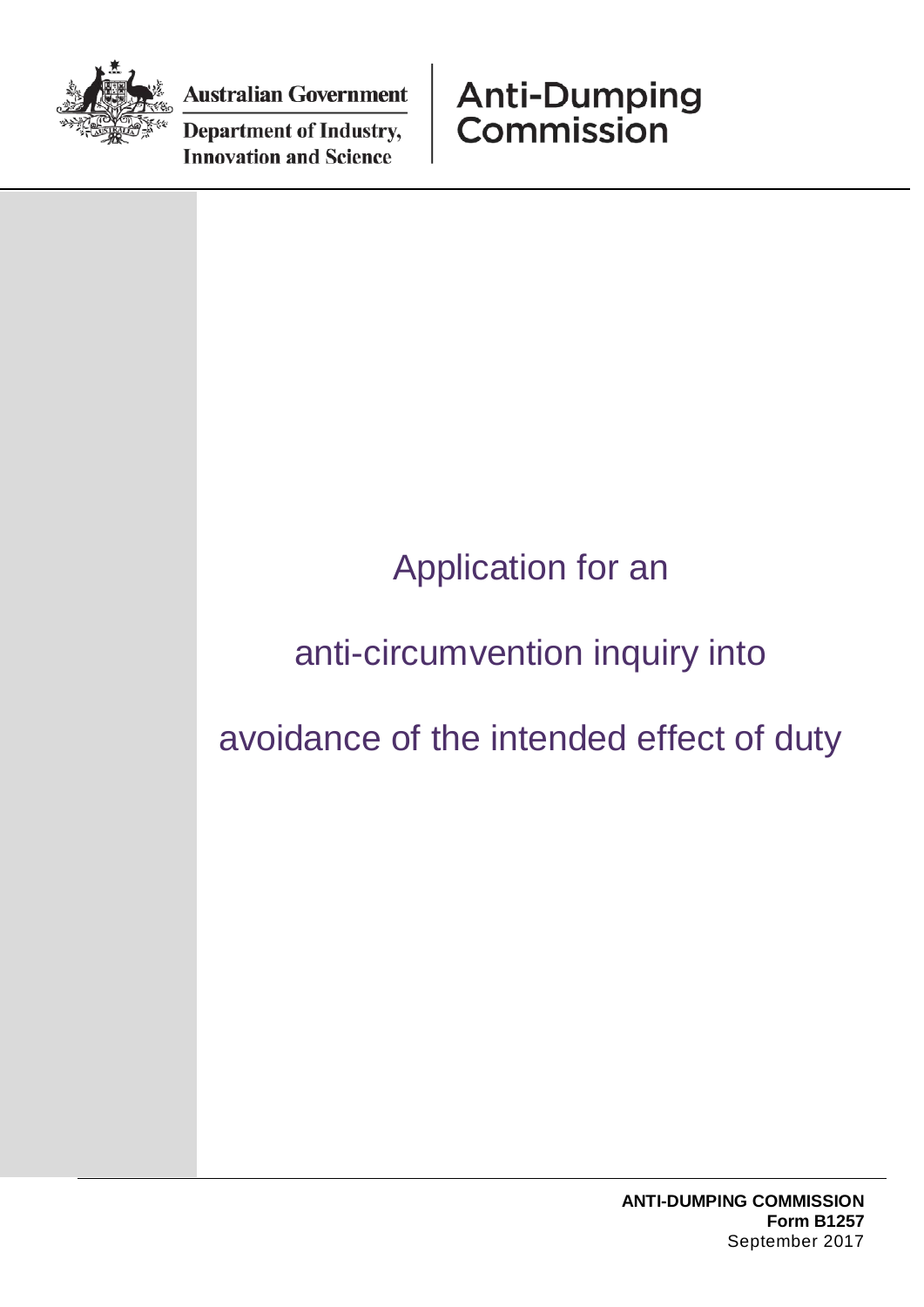## \_\_\_\_\_\_\_\_\_\_\_\_\_\_\_\_\_\_\_\_\_\_\_\_\_\_\_\_\_\_\_\_\_\_\_\_\_\_\_\_\_\_\_\_\_\_\_\_\_\_\_\_\_\_\_\_\_\_\_\_\_\_\_\_\_\_\_\_\_\_\_\_\_\_\_\_\_\_\_ APPLICATION UNDER SECTION 269ZDBC OF THE *CUSTOMS ACT 1901* FOR AN ANTI-CIRCUMVENTION INQUIRY INTO AVOIDANCE OF THE INTENDED EFFECT OF **DUTY**

\_\_\_\_\_\_\_\_\_\_\_\_\_\_\_\_\_\_\_\_\_\_\_\_\_\_\_\_\_\_\_\_\_\_\_\_\_\_\_\_\_\_\_\_\_\_\_\_\_\_\_\_\_\_\_\_\_\_\_\_\_\_\_\_\_\_\_\_\_\_\_\_\_\_\_\_\_\_\_

In accordance with subsection 269ZDBC(1A) of the *Customs Act 1901* (Act), I request that the Anti-Dumping Commissioner conduct an anti-circumvention inquiry in relation to a notice published under subsections 269TG(2) or 269TJ(2) of the Act, in respect of the goods the subject of that notice.

I consider that there are reasonable grounds to assert that circumvention activity has occurred that is avoiding the intended effect of duty.

This application is made by a person representing, or representing a portion of, the Australian industry producing like goods, which considers that the circumvention activity in relation to the notice has occurred.

I consider that it may be appropriate to alter the notice because of the circumvention activity.

I confirm that:

- This application does not describe any other kind of circumvention activity in relation to the notice detailed above; and
- I have not made an application, which has resulted in an anti-circumvention inquiry into avoidance of the intended effect of duty, in respect of the notice detailed above, within the previous 12 month period from the date of this application.

## **DECLARATION**

I believe that the information contained in this application:

- provides reasonable grounds for the conduct of an anti-circumvention inquiry; and
- is complete and correct to the best of my knowledge and belief.

| Signature: |  |  |
|------------|--|--|
| Name:      |  |  |
| Position:  |  |  |
| Company:   |  |  |
| ABN:       |  |  |
| Date:      |  |  |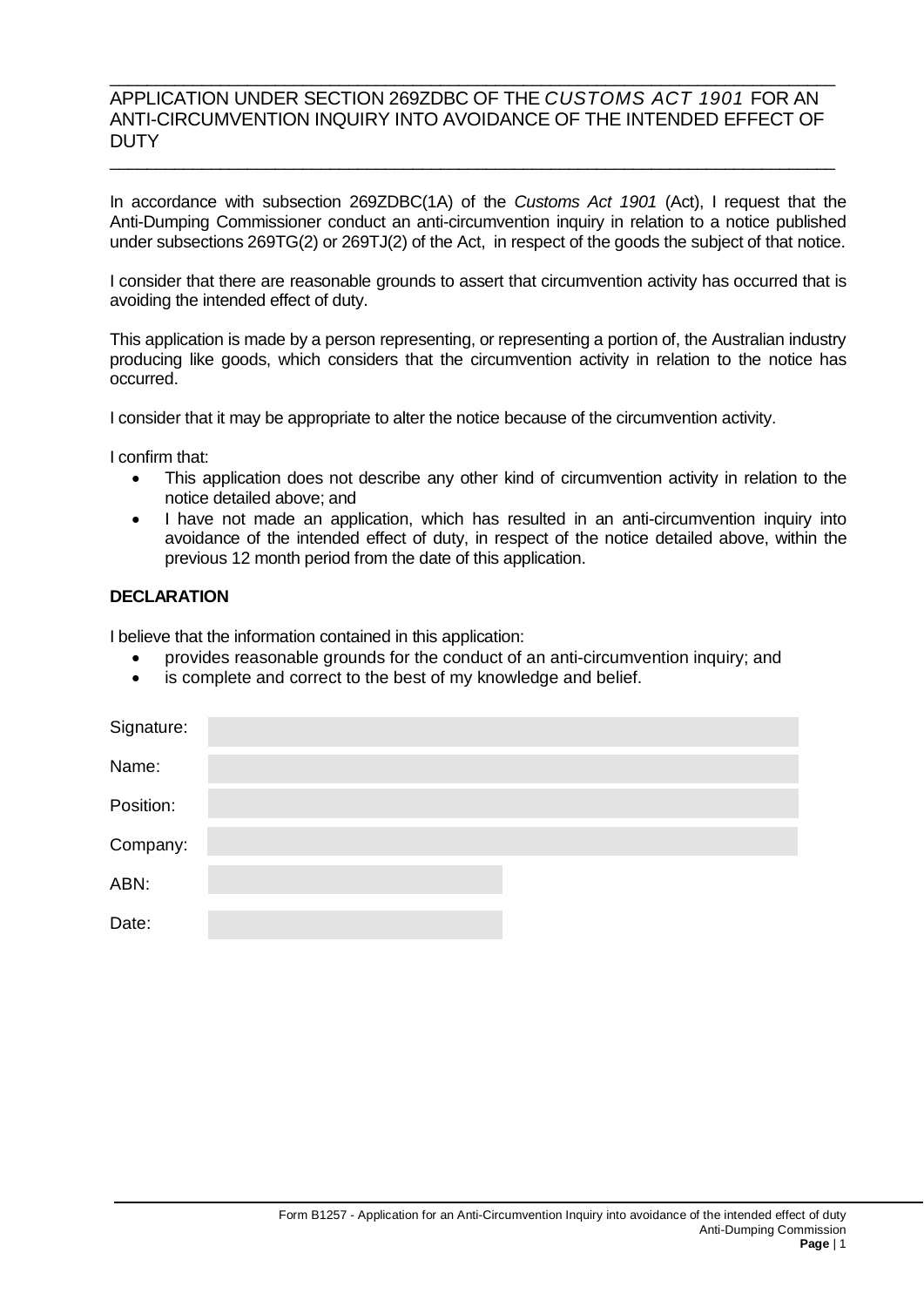| <b>About this</b><br>form                    | Subsection 269ZDBD(1)(b) of the Act requires that an application under subsection<br>269ZDBC(1) of the Act for an anti-circumvention inquiry into the avoidance of the<br>attended effect of duty must be in a form approved by the Commissioner for those<br>purposes. This is the approved form.                                                                                                                   |  |  |  |
|----------------------------------------------|----------------------------------------------------------------------------------------------------------------------------------------------------------------------------------------------------------------------------------------------------------------------------------------------------------------------------------------------------------------------------------------------------------------------|--|--|--|
| <b>Signature</b>                             | Where the application is made:                                                                                                                                                                                                                                                                                                                                                                                       |  |  |  |
| requirements                                 | By a company: the application must be signed by a director, servant or agent<br>acting with the authority of the body corporate.                                                                                                                                                                                                                                                                                     |  |  |  |
|                                              | By a joint venture: a director, servant, agent of each joint venturer must sign<br>-<br>the application. Where a joint venturer is not a company, the principal of that<br>joint venturer must sign the application form.                                                                                                                                                                                            |  |  |  |
|                                              | On behalf of a trust: a trustee of the trust must sign the application.<br>-                                                                                                                                                                                                                                                                                                                                         |  |  |  |
|                                              | By a sole trader: the sole trader must sign the application.<br>-                                                                                                                                                                                                                                                                                                                                                    |  |  |  |
|                                              | In any other case: contact the Anti-Dumping Commission's client support<br>section for advice.                                                                                                                                                                                                                                                                                                                       |  |  |  |
| <b>Assistance</b><br>with the<br>application | The Anti-Dumping Commission has published guidelines to assist applicants with<br>the completion of this application. Please refer to the 'Instructions and Guidelines for<br>applicants: Application for an anti-circumvention inquiry into avoidance of the intended<br>effect of duty' on the Commission's website.                                                                                               |  |  |  |
|                                              | The Commission's client support section can provide information about dumping<br>and countervailing procedures and the information required by the application<br>form. Contact the team on:                                                                                                                                                                                                                         |  |  |  |
|                                              | <b>Phone: 13 28 46</b>                                                                                                                                                                                                                                                                                                                                                                                               |  |  |  |
|                                              | Fax:<br>$(03)$ 8539 2499                                                                                                                                                                                                                                                                                                                                                                                             |  |  |  |
|                                              | <b>Email:</b> clientsupport@adcommission.gov.au                                                                                                                                                                                                                                                                                                                                                                      |  |  |  |
|                                              | information<br>available<br>Other<br>from<br>the<br>Commission<br>is<br>website<br>at<br>www.adcommission.gov.au.                                                                                                                                                                                                                                                                                                    |  |  |  |
|                                              | Small and medium enterprises (i.e., those with less than 200 full-time staff, which                                                                                                                                                                                                                                                                                                                                  |  |  |  |
|                                              | are independently operated and which are not a related body corporate for the<br>purposes of the Corporations Act 2001), may obtain assistance, at no charge, from<br>the Department of Industry, Innovation and Science's International Trade<br>Remedies Advisory (ITRA) Service. For more information on the ITRA Service, visit<br>www.business.gov.au or telephone the ITRA Service Hotline on +61 2 6213 7267. |  |  |  |
| <b>Required</b><br>information               | 1. Provide details of the name, street and postal address, of the applicant seeking<br>the inquiry.                                                                                                                                                                                                                                                                                                                  |  |  |  |
|                                              | 2. Provide details of the name of a contact person, including their position,<br>telephone number and facsimile number, and e-mail address.                                                                                                                                                                                                                                                                          |  |  |  |
|                                              | Provide known names, addresses, telephone and facsimile numbers of other<br>3.<br>parties likely to have an interest in this matter, e.g., Australian manufacturers,<br>importers, exporters and end users.                                                                                                                                                                                                          |  |  |  |
|                                              | Provide a description of the kind of goods that are the subject of the original<br>4.<br>notice.                                                                                                                                                                                                                                                                                                                     |  |  |  |